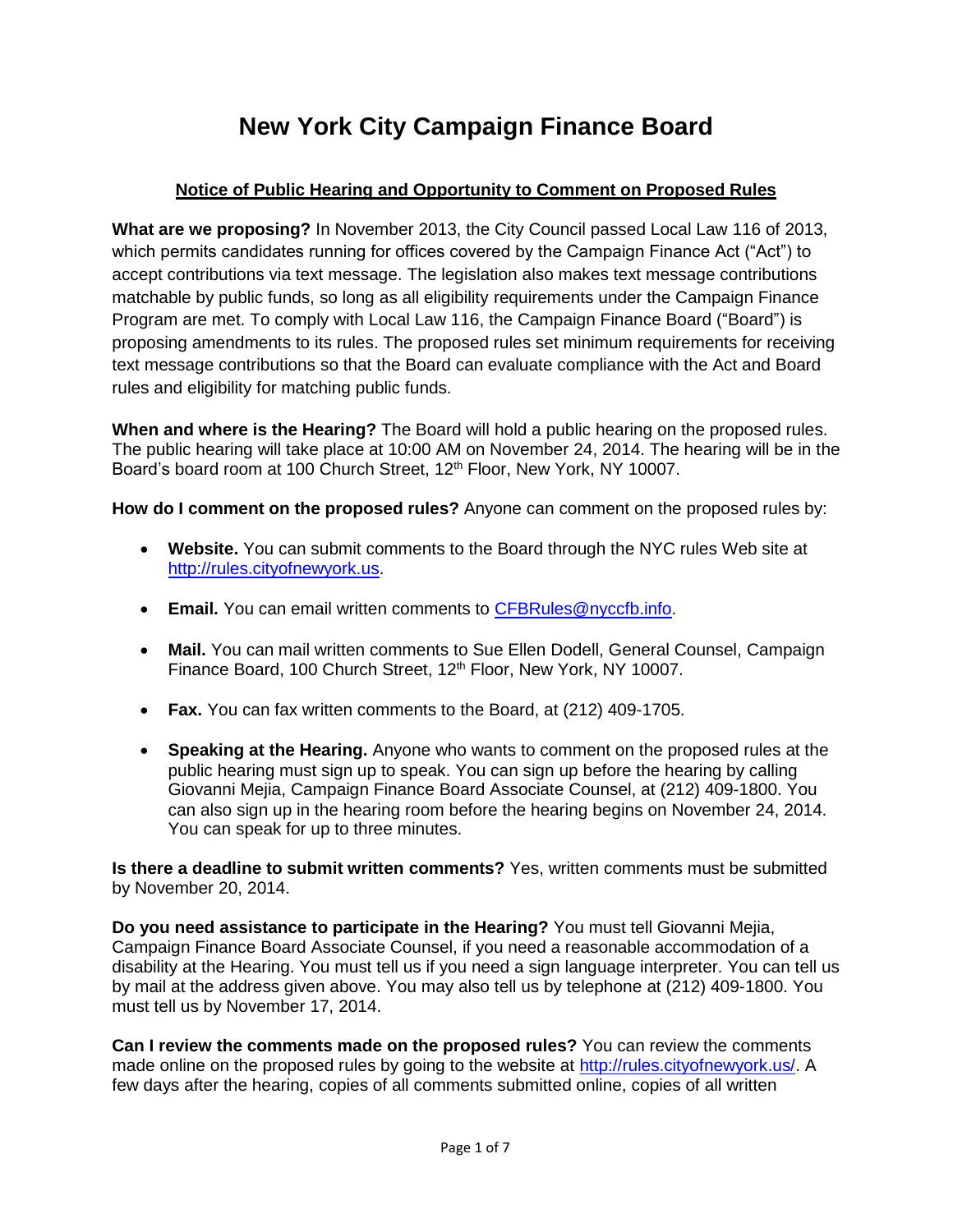comments, and a summary of oral comments concerning the proposed rules will be available to the public on the Board's website at [www.nyccfb.info.](http://www.nyccfb.info/)

**What authorizes the Board to make these rules?** Sections 1043 and 1052(a)(8) of the City Charter, sections 3-703(1-c), 3-703(1)(g), and 3-708(8) of the City Administrative Code, and section 4 of Local Law 116 for the year 2013 authorize the Board to make these proposed rules.

**Where can I find the Board's rules?** The Board's rules are in title 52 of the Rules of the City of New York and on the Board's website at [http://www.nyccfb.info/act-program/rules/.](http://www.nyccfb.info/act-program/rules/)

**What rules govern the rulemaking process?** The Board must meet the requirements of Section 1043 of the City Charter when creating or changing rules. This notice is made according to the requirements of Section 1043 of the City Charter.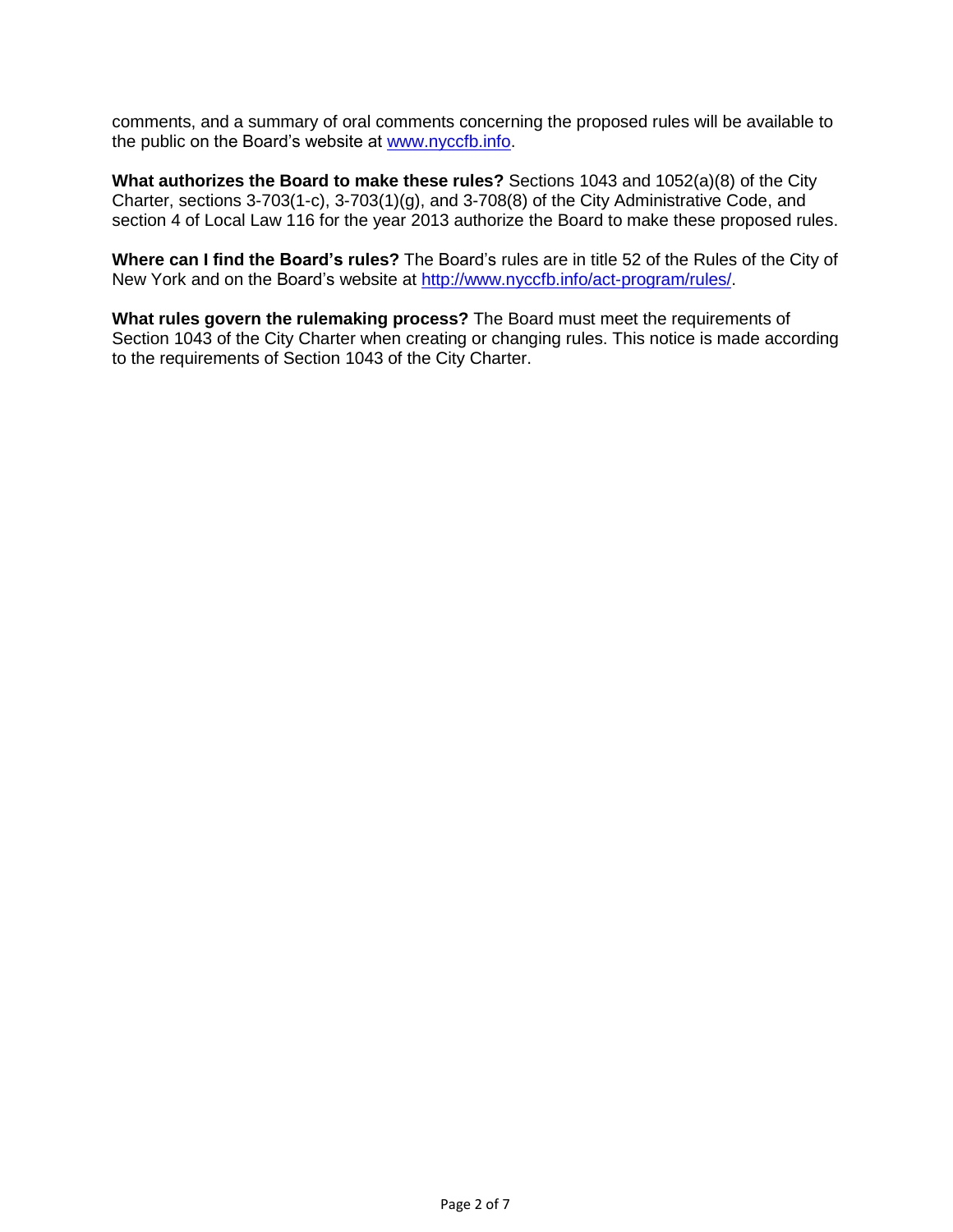# **Statement of Basis and Purpose of Proposed Rules**

In November 2013, the City Council passed Local Law 116 of 2013 ("LL 116"), which amended the City Administrative Code to permit candidates running for offices covered by the Campaign Finance Act ("Act") to accept contributions via text message. The local law also makes text message contributions matchable with public funds, so long as all eligibility requirements under the Campaign Finance Program are met.

To comply with LL 116, the Board is proposing amendments to its rules. The proposed rules set minimum requirements for receiving text message contributions so that the Board can evaluate compliance with the Act and Board rules and eligibility for matching public funds. Specifically, the proposed rules:

- establish that public funds will not be used to match text message contributions until after those contributions are paid via the contributor's phone bill and delivered by a mobile fundraising vendor to a candidate's authorized committee;
- establish record keeping requirements for text message contributions, including records relating to the mobile fundraising vendor, the contributor, and the registered user of the mobile device used to make the contribution; and
- require a contributor to certify that he or she is the registered user of the phone and that the contribution will be made from his or her personal funds.

The proposed amendments do not prescribe any method for candidates to use in accepting text message contributions. The Board welcomes and encourages comments about ways to match contributions earlier in the process, including the feasibility of matching payments from a mobile fundraising vendor before delivery of a contributor's funds to a candidate's authorized committee.

Because the Board cannot anticipate every requirement that may apply to text message contributions, following the adoption of the final rules, the Board will also update training materials and other published guidance to assist candidates in ensuring that their receipt of text message contributions from contributors via mobile fundraising complies with all requirements of the Act and Board rules. For example, if a candidate receives aggregate contributions, whether by text message or other means, totaling more than \$99 from a contributor during an election cycle, the candidate will have to solicit employment information to comply with section 3-03(c)(4)-(6) of the Board rules. Similarly, if a candidate receives aggregate contributions, whether by text message or other means, from a contributor over an election cycle that reach the "doing business" limits, a candidate will be required to inquire whether the contributor is doing business with New York City in accordance with section 3-703(1-b) of the City Administrative Code. These and other similar issues will be addressed in training materials.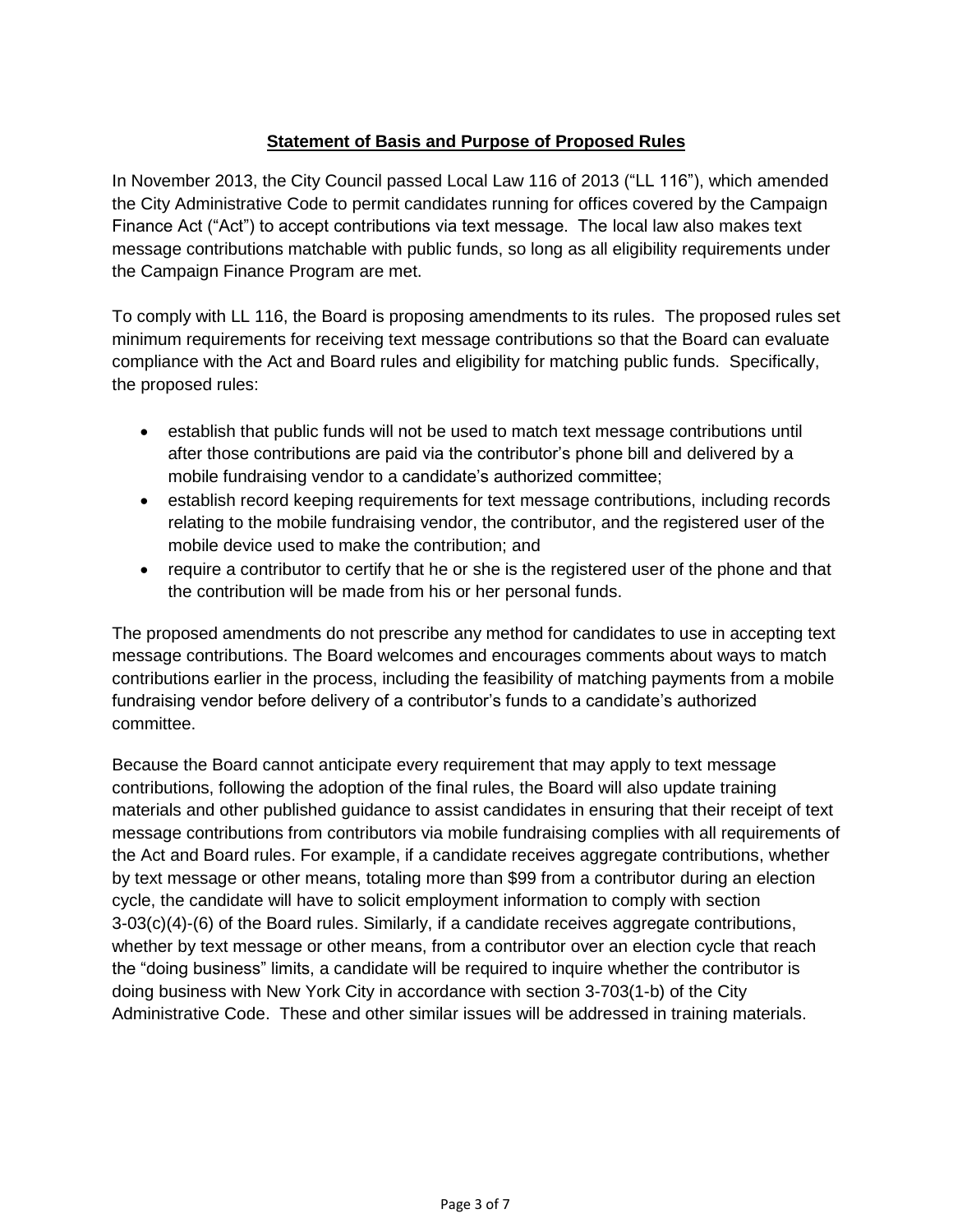The Board's authority for these rules is found in sections 1043 and 1052(a)(8) of the City Charter, sections 3-703(1-c), 3-703(1)(g), and 3-708(8) of the City Administrative Code, and section 4 of LL 116.

New material is underlined. [Deleted material is in brackets.]

"Shall" and "must" denote mandatory requirements and may be used interchangeably in the rules of the Board, unless otherwise specified or unless the context clearly indicates otherwise.

**Section 1. Section 1-02 of chapter 1 of title 52 of the rules of the city of New York is amended to add the following definition:**

**"Text message contribution"** means a text message contribution as defined in the Act.

**§ 2. Subdivision (a) of section 1-04 of chapter 1 of title 52 of the rules of the city of New York is amended to read as follows:**

(a) **Receipt**. A monetary contribution is received on the date it is delivered. Notwithstanding the foregoing, a text message contribution is received on the date it is delivered to an authorized committee by a wireless carrier or other mobile fundraising vendor. An in-kind contribution is received on the date the goods or services are received or rendered. Candidates must report the date of receipt of each contribution that is accepted and deposited on disclosure statements filed with the Board.

# **§ 3. Paragraph (4) of subdivision (b) of section 4-01 of chapter 4 of title 52 of the rules of the city of New York is amended to read as follows:**

(4) [**Omitted.**] **Text message contributions.** Whenever a candidate accepts a text message contribution, the candidate must maintain:

(a) copies of all relevant third-party vendor agreements between the candidate and mobile fundraising vendor, copies of records maintained by a mobile fundraising vendor listing contributors and amounts pledged and paid, receipts indicating fees paid by the candidate to a mobile fundraising vendor and fees deducted by such vendor, and similar records relating to the solicitation or receipt of text message contributions;

(b) records demonstrating:

- (1) the contributor's name, residential address, and phone number,
- (2) the amount of the contribution,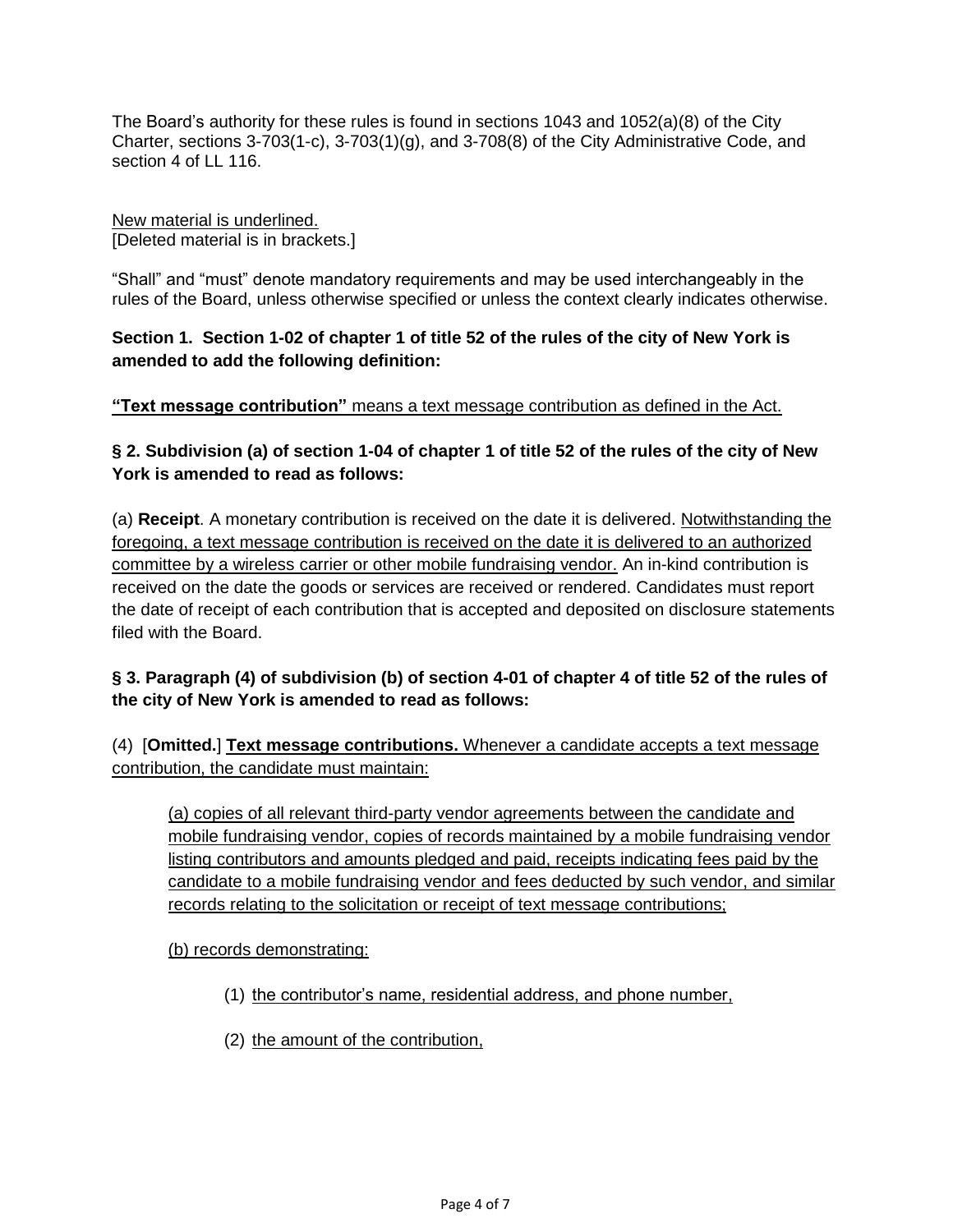- (3) the name and residential address of the registered user of the specific mobile device used to initiate the contribution, to the extent that such information may be reasonably obtained under law; and
- (4) that the contributor has certified via text message the following statement: "I certify I am the registered user of this phone and will personally pay the amount specified from my own funds.";

(c) copies of any content used by the candidate to solicit text message contributions; and

(d) copies of any templates or scripts used by a mobile fundraising vendor to communicate with a contributor in facilitating and processing a text message contribution.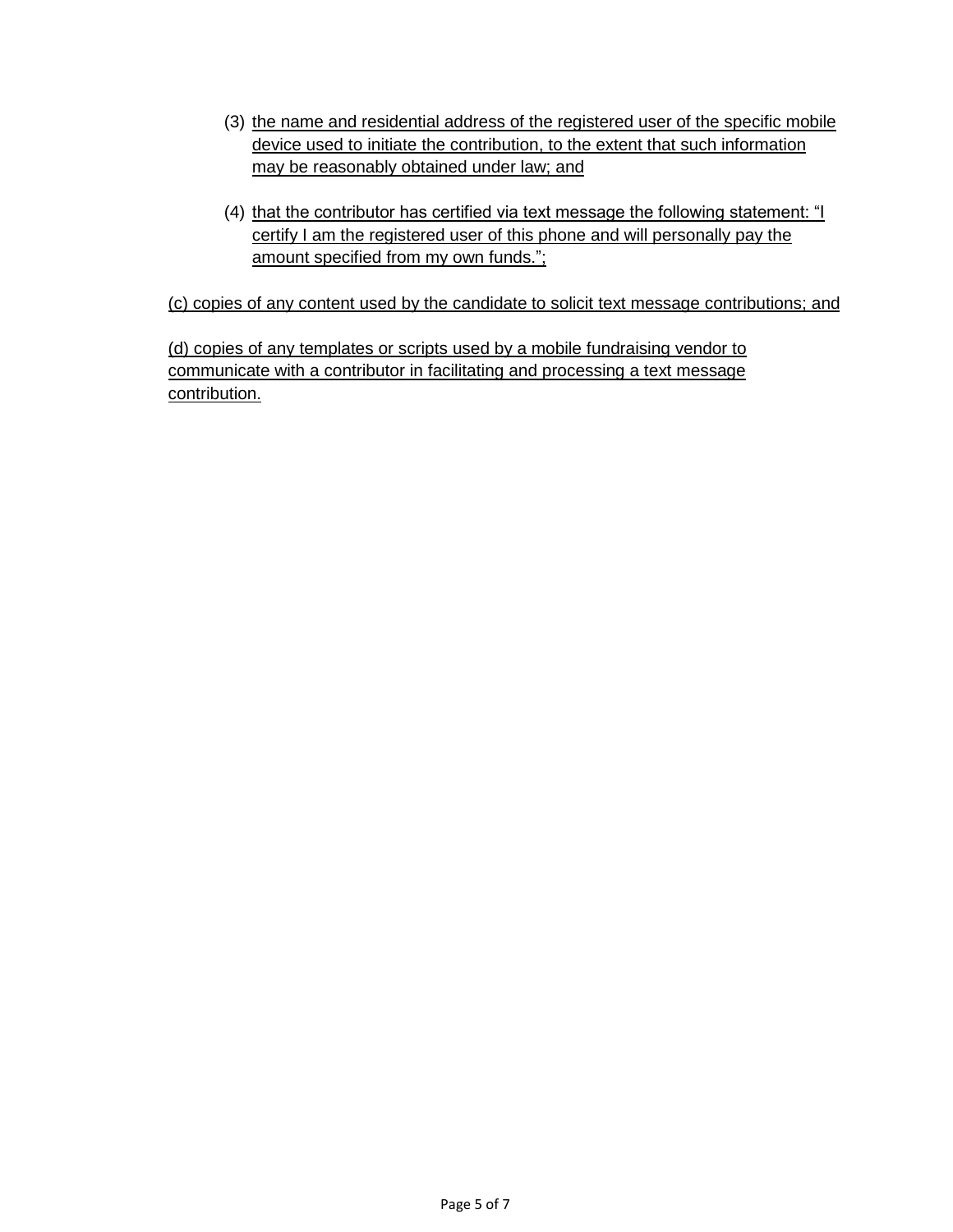#### **NEW YORK CITY LAW DEPARTMENT DIVISION OF LEGAL COUNSEL 100 CHURCH STREET NEW YORK, NY 10007 212-356-4028**

# **CERTIFICATION PURSUANT TO**

### **CHARTER §1043(d)**

**RULE TITLE:** Regulation of Text Message Contributions

#### **REFERENCE NUMBER:** 2014 RG 077

#### **RULEMAKING AGENCY: Campaign Finance Board**

I certify that this office has reviewed the above-referenced proposed rule as required by section 1043(d) of the New York City Charter, and that the above-referenced proposed rule:

- (i) is drafted so as to accomplish the purpose of the authorizing provisions of law;
- (ii) is not in conflict with other applicable rules;
- (iii) to the extent practicable and appropriate, is narrowly drawn to achieve its stated purpose; and
- (iv) to the extent practicable and appropriate, contains a statement of basis and purpose that provides a clear explanation of the rule and the requirements imposed by the rule.

/s/ STEVEN GOULDEN Date: October 16, 2014 Acting Corporation Counsel